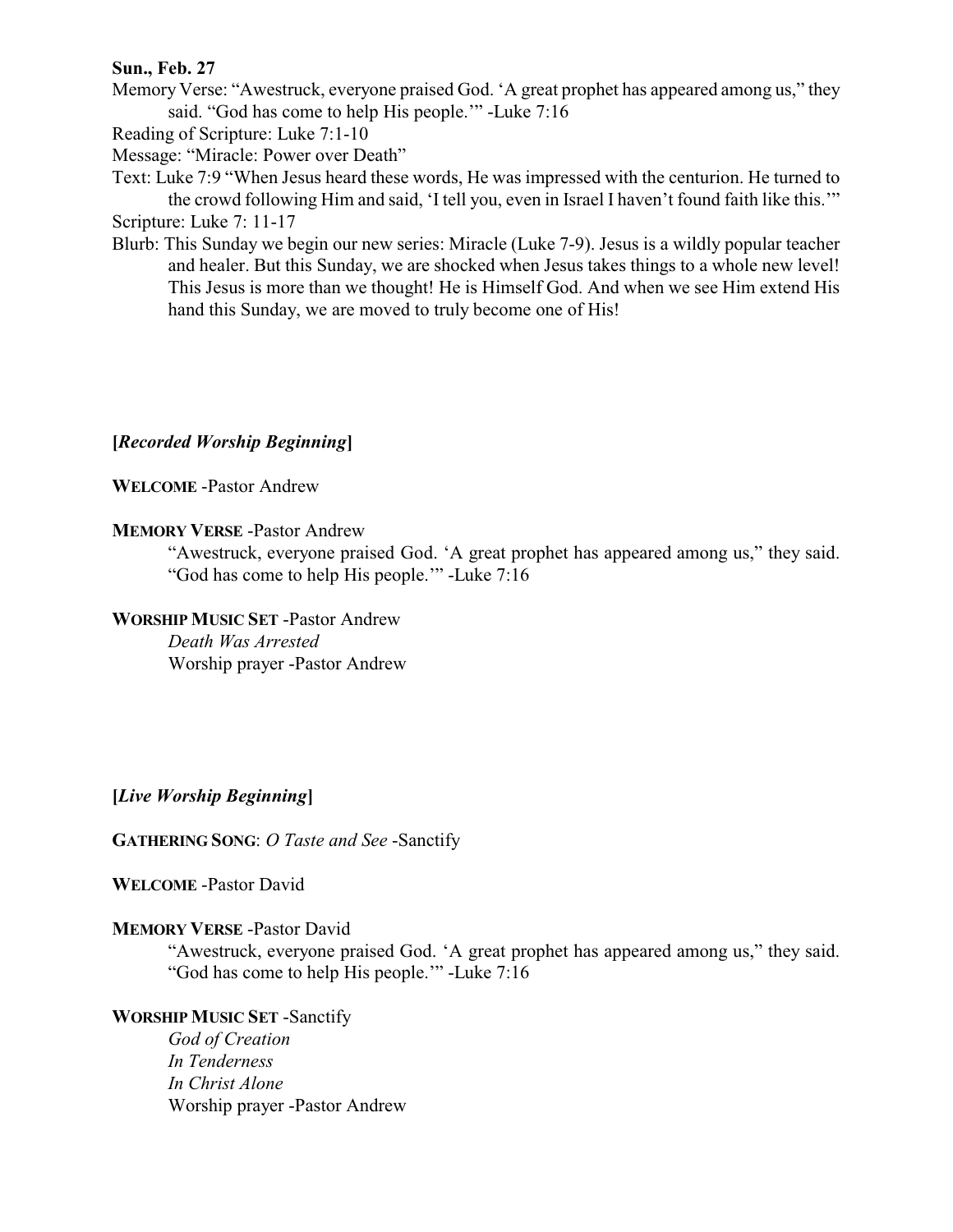#### **READING OF SCRIPTURE:** Luke 7:1-10

Jesus has been out in the region connecting with His fellow Jews. But when He comes back to His town, He connects with a Gentile. Listen for where Jesus says He finds the greatest faith. Luke 7:1-10,

"1 After Jesus finished presenting all His words among the people, He entered Capernaum. 2 A centurion had a servant who was very important to him, but the servant was ill and about to die. 3 When the centurion heard about Jesus, he sent some Jewish elders to Jesus to ask Him to come and heal his servant. 4 When they came to Jesus, they earnestly pleaded with Jesus. 'He deserves to have you do this for him,' they said. 5 'He loves our people and he built our synagogue for us.'

"6 Jesus went with them. He had almost reached the house when the centurion sent friends to say to Jesus, 'Lord, don't be bothered. I don't deserve to have you come under my roof. 7 In fact, I didn't even consider myself worthy to come to you. Just say the word and my servant will be healed. 8 I'm also a man appointed under authority, with soldiers under me. I say to one, 'Go,' and he goes, and to another, 'Come,' and he comes. I say to my servant, 'Do this,' and the servant does it.'

"9 When Jesus heard these words, He was impressed with the centurion. He turned to the crowd following Him and said, 'I tell you, even in Israel I haven't found faith like this.' 10 When the centurion's friends returned to his house, they found the servant restored to health."

**GROW MOMENT:** Lenten Weekly Disciplines (introduced on Friday videos) -Pastor David

**PRAYERS** -Pastor Andrew

**GENERATIONAL BRIDGE**: -Pastor Andrew

### **MESSAGE: Miracle (Luke 7-9) 1: "Power over Death"**

**PP#1:** Miracle 1: "Power over Death"

"Jesus was impressed with the centurion. He turned to the crowd following Him and said, 'I tell you, even in Israel I haven't found faith like this.'" -Luke 7:9

Today, as we continue to read through the Gospel of Luke together, we start our new series for Lent: "Miracle." Yes, it's ultimately about the miracle of Easter we're heading towards, but as we do, we're going to be looking closely at Jesus' miracles in Luke chapters seven through nine. We begin in Luke 7 with today's message, "Power over Death." My text is Luke 7:9 "When Jesus heard these words, He was impressed with the centurion. He turned to the crowd following Him and said, 'I tell you, even in Israel I haven't found faith like this.'"

## **PP#2:** *Image showing Jesus' popularity, perhaps surrounded by crowds*

The polls are in: Jesus' approval ratings are up! He's a full-blown celebrity! Key to His popularity are the miracles He's been performing. He continues to be out in public engaging ordinary people in preaching and teaching, yes, but what's reallybeen capturing the attention are His miracles.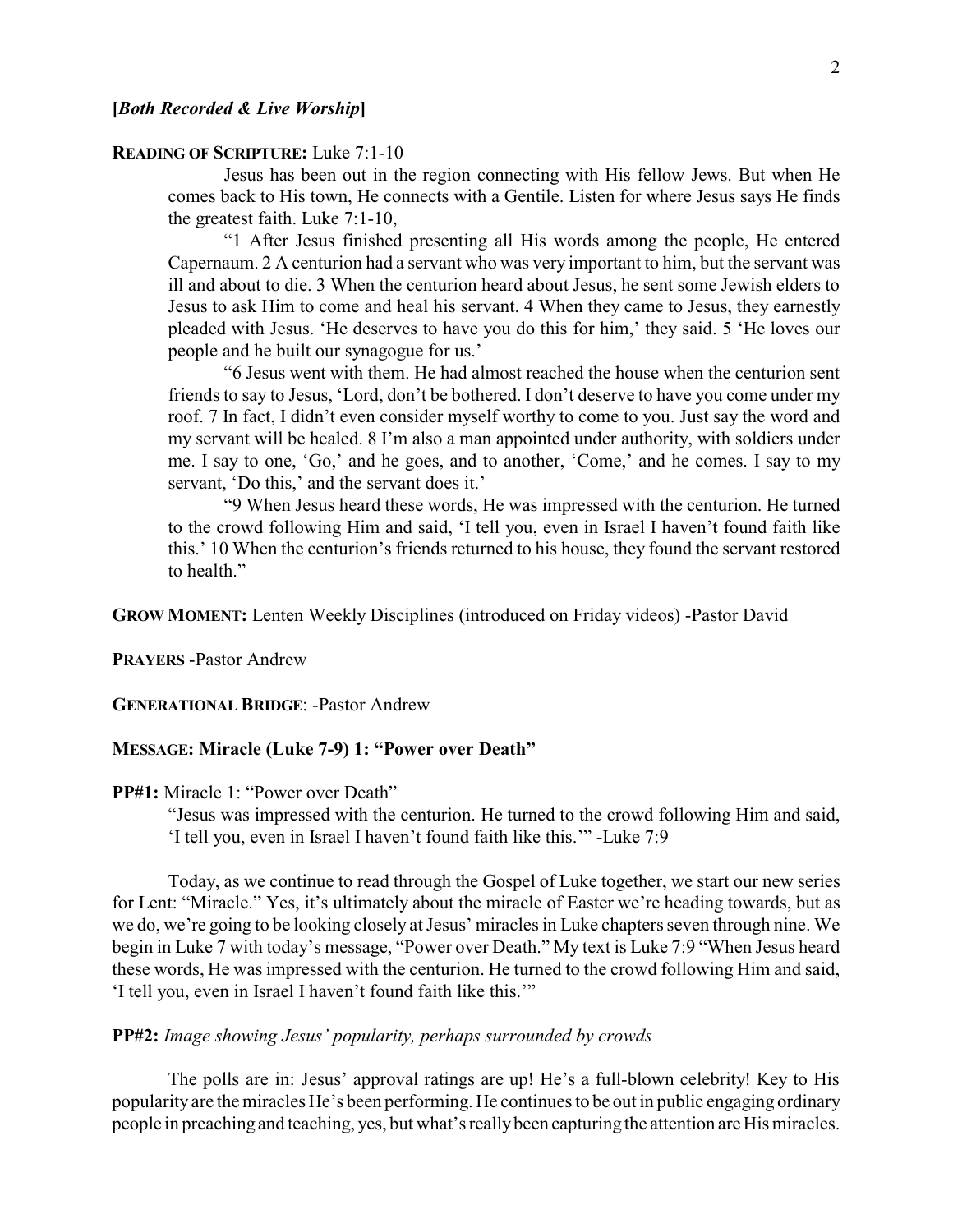He's been healing the sick–both physically and spiritually, and demonstrating that He has God's power and authority. Some of the Jewish leaders may be voicing skepticism, but the crowds are unswayed. Jesus is their guy, and they're following Him!

How about us? You see, as we've been following Jesus with Luke, and we've been a part of the crowd, we've been watching Jesus closely, too. He's been talking about living seriously for God, and that hits our hunger. It's when we see Him do all these amazing miracles, however, that we begin to wonder if He's the real deal, and we wonder if He could be the Christ. Maybe like the crowd we also really want Him *as one of us*. But the question we're starting to get from Him is: will we be one of His! Now, that's a *different* commitment, actually, right? We've seen that some have chosen to follow Him. Some have gone all in. But right now, we're being swept along with the thronging crowds, following Jesus as our social influencer, and happy to call Him our guy.

#### **PP#3:** *Image of Jesus inviting us to follow Him, but pointing to a narrow/hard road*

This Wednesday we start Lent, the six-week journey to Easter. It's a time to assess our lives, what we are really hungry for, and what we want from Jesus. We wrestle between what we want from Him, and what He wants from us: do we want Jesus to be there for us, or do we commit to be there for Jesus? Do we want Him as one of us, or are we willing to become one of His? It's easier to be the first, but He calls us to be the latter.

#### **PP#4:** Luke 7:1-17 (CEB)

1 After Jesus finished presenting all His words among the people, He entered Capernaum. 2 A centurion had a servant who was very important to him, but the servant was ill and about to die. 3 When the centurion heard about Jesus, he sent some Jewish elders to Jesus to ask Him to come and heal his servant. 4 When they came to Jesus, they earnestly pleaded with Jesus. "He deserves to have you do this for him," they said. 5 "He loves our people and he built our synagogue for us."

In Luke chapter 7, Jesus had finished His extended teaching time probably somewhere on the northwest side of Lake Galilee. Jesus had been traveling among the Jewish villages in Galilee and now heads back to Capernaum. Remember He has made this His home base during the time of His public ministry, likely moving in with Simon Peter.

Well, Jesus is a local celebrity who now comes back to town. Word spreads quickly. And Jesus gets a request from a non-Jew, a Gentile. And not just any Gentile, He gets word from a Roman soldier, actually a commander of the local Roman soldiers who are there to ensure Roman occupation. Most likely he was part of the troops Rome allotted to their local puppet King Herod Antipas that they set up in Galilee. A centurion commanded 100 soldiers, so he was likely the commander stationed in Capernaum and area.

Now, usually the Jews hated the Romans and especially the Roman occupying soldiers. But this centurion, it says, was well liked. He seemed to be fair and just, let the Jews do their thing, and even really cared personally about the local people...to the point where he had his soldiers help the Jews build the local synagogue, and he may have even given some money for it.

So, a rare instance where the Jews and Roman soldiers are getting along really well. And it seems that this centurion had at least some tenderness to the Jewish faith. Maybe he was a godly Gentile. We don't know. But it is interesting that in the Gospels, Roman centurions, more than once, show remarkable faith. For example, make a note to verse 2 and write, "Compare Luke 23:47" which is the centurion who is in charge of crucifying Jesus.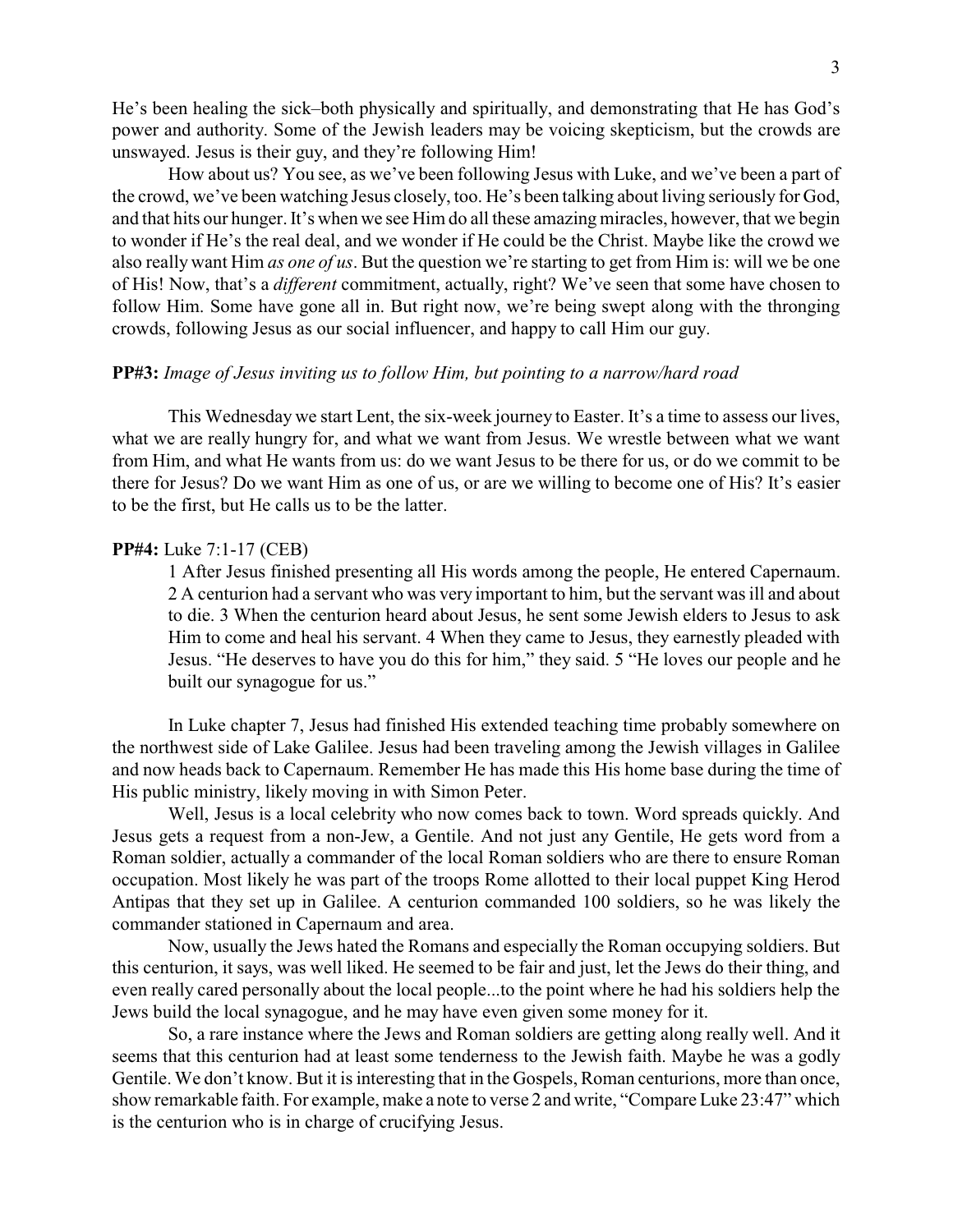Now in Matthew's telling of the story, in Matthew 8, the centurion comes and talks to Jesus directly. Luke here has him sending some of the local Jewish leaders to speak on his behalf. So, the whole storymust have included a couple of conversations, one by the Jewish leaders that Luke tells, and then perhaps another one at the house directly with the centurion that Matthew tells. But how remarkable that the local Jewish leaders actually intercede for the man, trying to convince Jesus to do him a favor.

The centurion is not asking for Jesus' help for himself. He has a slave who has taken ill. Now, if the slave was merely a useful tool for the centurion, I doubt he would have done much, because such slaves can be replaced. It seems–again pointing to what kind of man he was–that the centurion had personal concern for this slave. He may have been his assigned property, but the centurion cared about the slave as a person. And it was likely that the slave was Jewish. Pretty remarkable, actually.

Do you notice the contrast that Luke is pointing out in this story? Remember last chapter, the Jewish Pharisees–supposedlygodly–didn't care about the man with the withered hand and onlycared about trying to catch Jesus. But this Gentile soldier–considered not godly–cares about his slave.

### **PP#5:** Luke 7:1-17 (CEB)

"6 Jesus went with them. He had almost reached the house when the centurion sent friends to say to Jesus, 'Lord, don't be bothered. I don't deserve to have you come under my roof. 7 In fact, I didn't even consider myself worthy to come to you. Just say the word and my servant will be healed. 8 I'm also a man appointed under authority, with soldiers under me. I say to one, 'Go,' and he goes, and to another, 'Come,' and he comes. I say to my servant, 'Do this,' and the servant does it.'

And the centurion treats Jesus with respect, as also a leader who has authority. The Jewish Pharisees condemn Jesus, the centurion respects Him. But it's the centurion, a man himself under authority, who reallyunderstands Jesus' ability to wield authority. This story is about the centurion's faith, yes, but here he also serves as a witness who points to Jesus' command and authority. To verse 8 write the note, "Affirms Jesus' authority." He believes that all Jesus has to do is say the word, and it will happen. What faith!

| PP#6: Pharisees | Centurion              |
|-----------------|------------------------|
| Chapter 6       | Chapter 7              |
| Jews (godly)    | Gentile (ungodly)      |
| Come close      | Stays distant          |
| Doesn't care    | Cares about the person |
| Condemns Jesus  | Respects Jesus         |
| No faith        | Faith in Jesus         |
|                 |                        |

More contrast: the centurion considers himself humbly *below* Jesus, whereas the Pharisees consider themselves haughtily *above* Jesus. To verse 7 write, "Me too." The Pharisees show up in person to judge Jesus, the centurion is content to stay at a distance and not burden Jesus.

Jesus sees a striking contrast! He notices that the Pharisees, Jewish leaders, struggle to see God in Him, but the Gentile centurion has full-on faith! The centurion totally believes that Jesus can, and most likely will, heal the servant. Jesus was impressed. This is a teaching moment.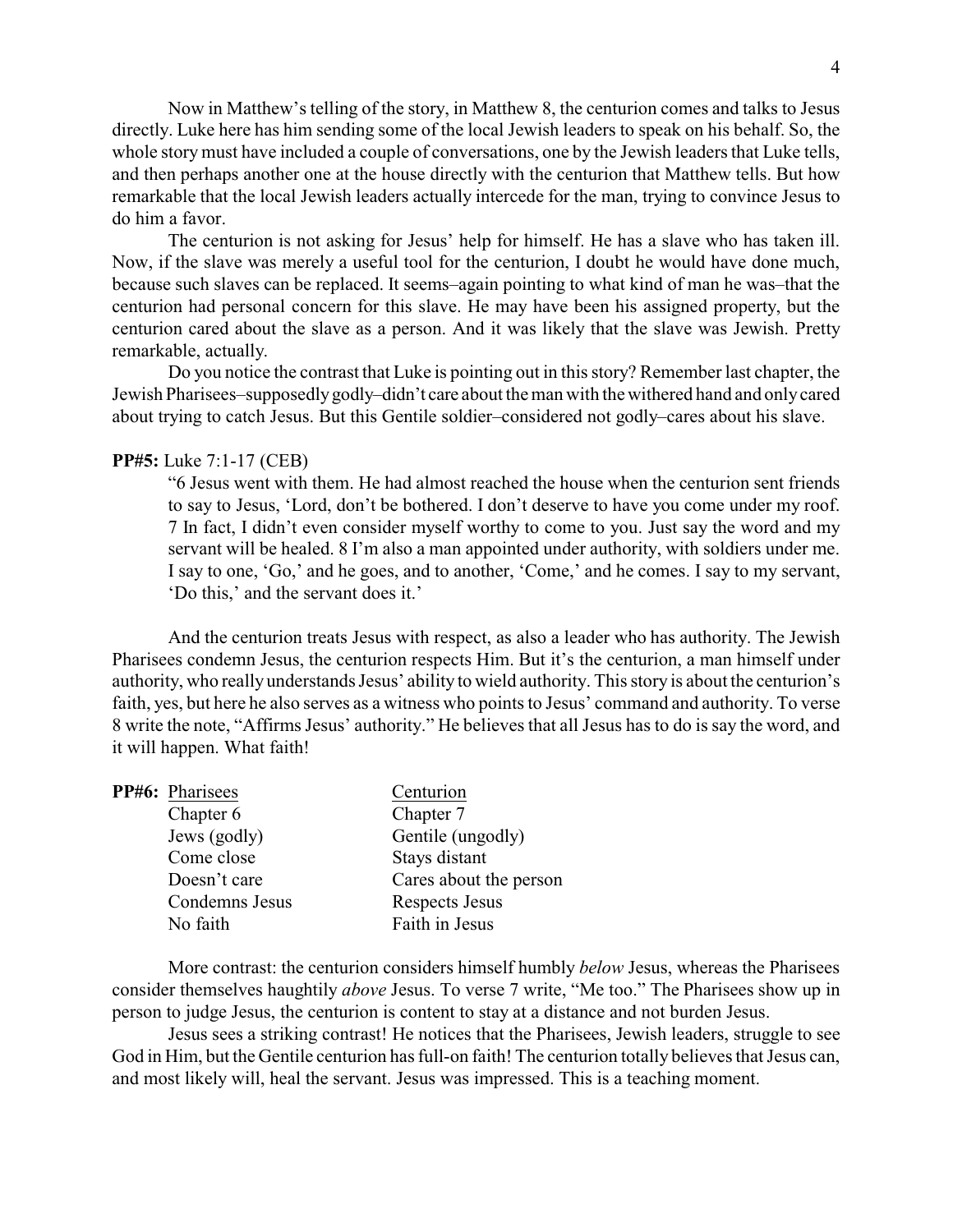#### **PP#7:** Luke 7:1-17 (CEB)

"9 When Jesus heard these words, He was impressed with the centurion. He turned to the crowd following Him and said, 'I tell you, even in Israel I haven't found faith like this.' 10 When the centurion's friends returned to his house, they found the servant restored to health"

So Jesus turns to the whole crowd following Him and proclaims, "I tell you, I've been with the Jews and I have not found the depth of faith like in this Gentile soldier." Now, Jesus heals the slave, but that's not the real miracle here. That happens in the background. The miracle here is the faith of the centurion. Luke, who is keen to point out how Jesus is the Savior for both the Jews and non-Jews, sees in the centurion a confirmation by Jesus that true faith came from an outsider! And this is the kind of faith Jesus is looking for!

| PP#8: Pharisees | Centurion              |
|-----------------|------------------------|
| Chapter 6       | Chapter 7              |
| Jews (godly)    | Gentile (ungodly)      |
| Come close      | Stays distant          |
| Doesn't care    | Cares about the person |
| Condemns Jesus  | Respects Jesus         |
| No faith        | Faith in Jesus         |
| If you are here | become this!           |
|                 |                        |

Application, of course: what kind of faith do you have? Are you like the Pharisees or centurion? Remember, Luke *uncomfortably*–and perhaps being a bit too honest–has us identifywith the Pharisees. Jesus invites us to become centurions. What a great question for us as we begin Lent.

**PP#9:** Map identifying (or arrows pointing to) Nazareth, Caperanuam, Mt. of Beatitudes and Nain

Now, hang on. Luke next shows Jesus taking things to a whole new level! We've just began to understand that Jesus has power to heal: both physically and spiritually. Pretty amazing! But remember, Jesus' miracles always validate His authority. Is He a healer? Is that was the Messiah is? A preacher and healer? Well, buckle your seatbelts. Things are about to go exponential!

Jesus was preaching at what we now call the Mount of the Beatitudes. He then goes back to Capernaum. Now, Luke says, Jesus headed southwest, just a few miles south of His hometown of Nazareth, to a village called Nain.

Now, this story is only told in Luke. For some reason, the other writers didn't choose to include it. But Luke is a doctor, and is very interested in medical issues. He perhaps more than any of the others, understands that physicians and healers work with people who are sick, but still alive. Once they die, there is nothing they can do. Miracle Max in *The Princess Bride*: if they are *mostly* dead, they are still slightly alive, and there is hope for healing. "But if they are *all* dead, then there's only one thing you can do: go through their clothes and look for loose change!"

So, Luke knows the hopelessness that death brings. If they are "all" dead, there is no healing that can work. So, is Jesus a healer? Is that why He has come?

### **PP#10:** Luke 7:1-17 (CEB)

11 A little later Jesus went to a city called Nain. His disciples and a great crowd traveled with Him. 12 As He approached the city gate, a dead man was being carried out. He was his mother's only son, and she was a widow. A large crowd from the city was with her. 13 When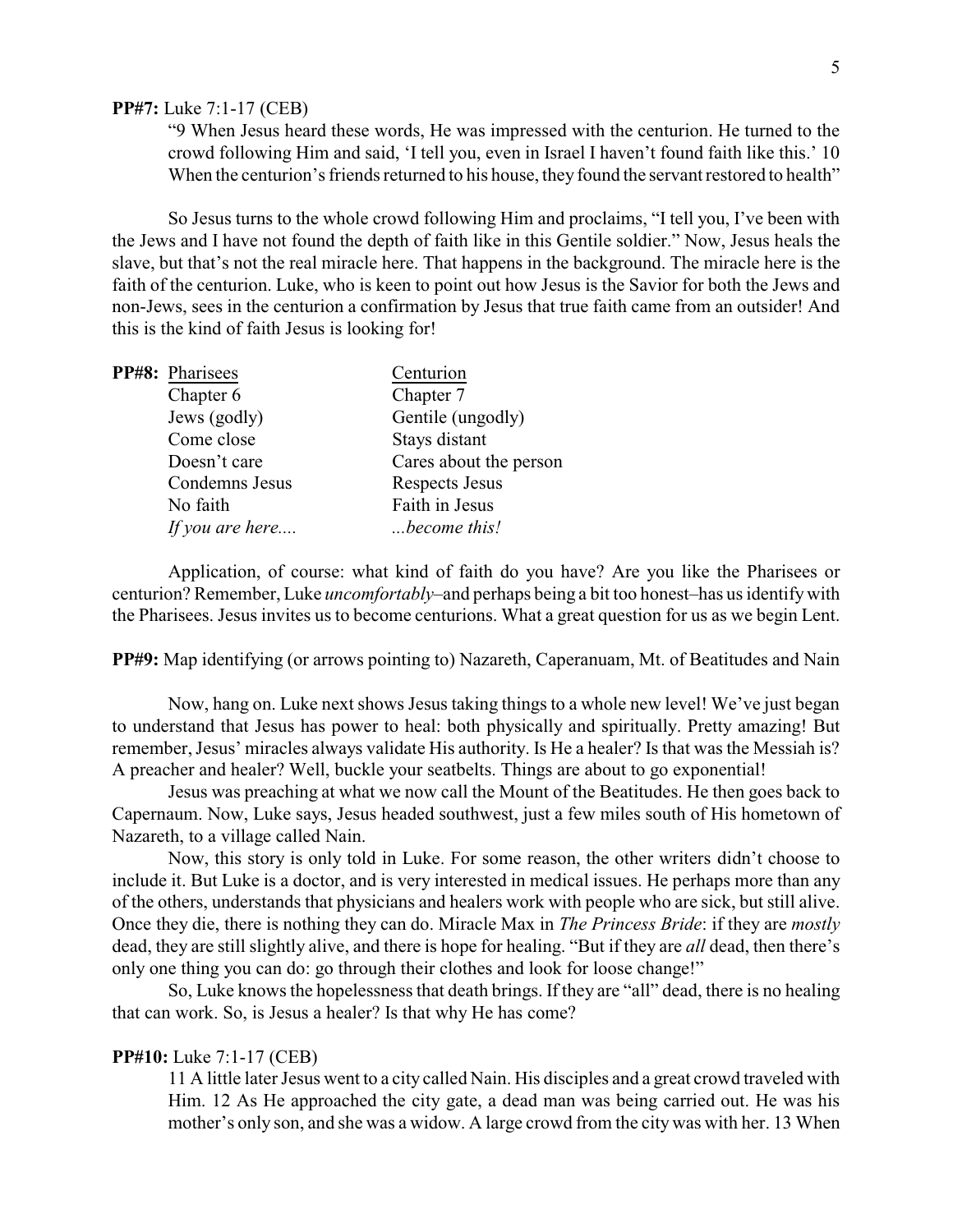He saw her, the Lord had compassion for her and said, "Don't cry." 14 He stepped forward and touched the stretcher on which the dead man was being carried. Those carrying him stood still. Jesus said, "Young man, Isay to you, get up." 15 The dead man sat up and began to speak, and Jesus gave him to his mother.

Also, side note, this is the only Biblical reference to the town of Nain. There is still a town there by that name to this day, by the way. Pretty cool. Anyway, turn to Luke 7, verse 11.

"11 A little later Jesus went to a city called Nain. [Not really a city as we think of it today...think Columbus.] His disciples and a great crowd traveled with Him. [See, very popular.] 12 As He approached the city gate, a dead man was being carried out. He was his mother's only son, and she was a widow. [Luke includes this detail, because he knows the extra hardship this means. She's in deep grief, yes, but also now she no longer has any source of provision in that society structure. She's in trouble. To verse 12 make the note: "See Deut. 10:18." God has always had a special concern for the vulnerable widow. We keep going.] A large crowd from the citywas with her. 13 When He saw her, the Lord had compassion for her and said, 'Don't cry.' [Make a note to verse 13 and write on the side, "Jesus' compassion." This is huge. We'll come back to this. Verse 14,] He stepped forward and touched the stretcher on which the dead man was being carried. [Now, once again Luke records the personal touch of Jesus. This time Jesus touches what the Jewish laws declare unclean–a dead body and anything touching it. A good Pharisee or rabbi would have not touched it. And, note, Jesus doesn't touch the person. It's not that Jesus needs to touch the person to bring healing. Like with the Centurion's slave, He can do it simply by choosing to do it. No incantations, no rituals, just choosing to do it. It really shows His authority, doesn't it? We keep going in verse 14,] Those carrying him stood still. Jesus said, 'Young man, I say to you, get up.' 15 The dead man sat up and began to speak [Not just brought back to life, but also fully healed and restored], and Jesus gave him to his mother."

Jesus just raised a guy from the dead–"all" dead! That's way different than healing. This is another whole authority and power. Jesus is not just a preacher and healer. Like all of us He has power over life–*we* can all *take* life–but here, Jesus shows He has power over death! No human has ever been able to do that. In the Old Testament, there are just two people who raised the dead: the prophets Elijah and Elisha. And in both of them it was clearlyGod's power that did it through them. Only God can raise the dead. And now, Jesus just did. We have to rethink everything about Jesus!

#### **PP#11:** Luke 7:1-17 (CEB)

16 Awestruck, everyone praised God. "A great prophet has appeared among us," they said. "God has come to help His people." 17 This news about Jesus spread throughout Judea and the surrounding region.

Like the crowds there on site, we are awestruck! Verse 16, "Awestruck, everyone praised God. [Luke has an ongoing list of people praising God. Remember the angles of Bethlehem? All over Luke's Jesus story people–and other beings–are bursting out praising God! They liken Jesus to Elijah or Elisha,] 'A great prophet has appeared among us," they said. 'God has come to help His people.' 17 This news about Jesus spread throughout Judea and the surrounding region."

Only God can raise the dead. Death is just so powerful! There is nothing we can do to change it. At best, we can remember those who have died. But that's it. We are powerless before death. Cancer, and dementia, and gut-wrenching sorrow are all forms of death. Even the belief that there are worse things than death requires a faith in God.

**PP#12:** *Image of the dead man from Nain hugging his mother after Jesus raises him.*